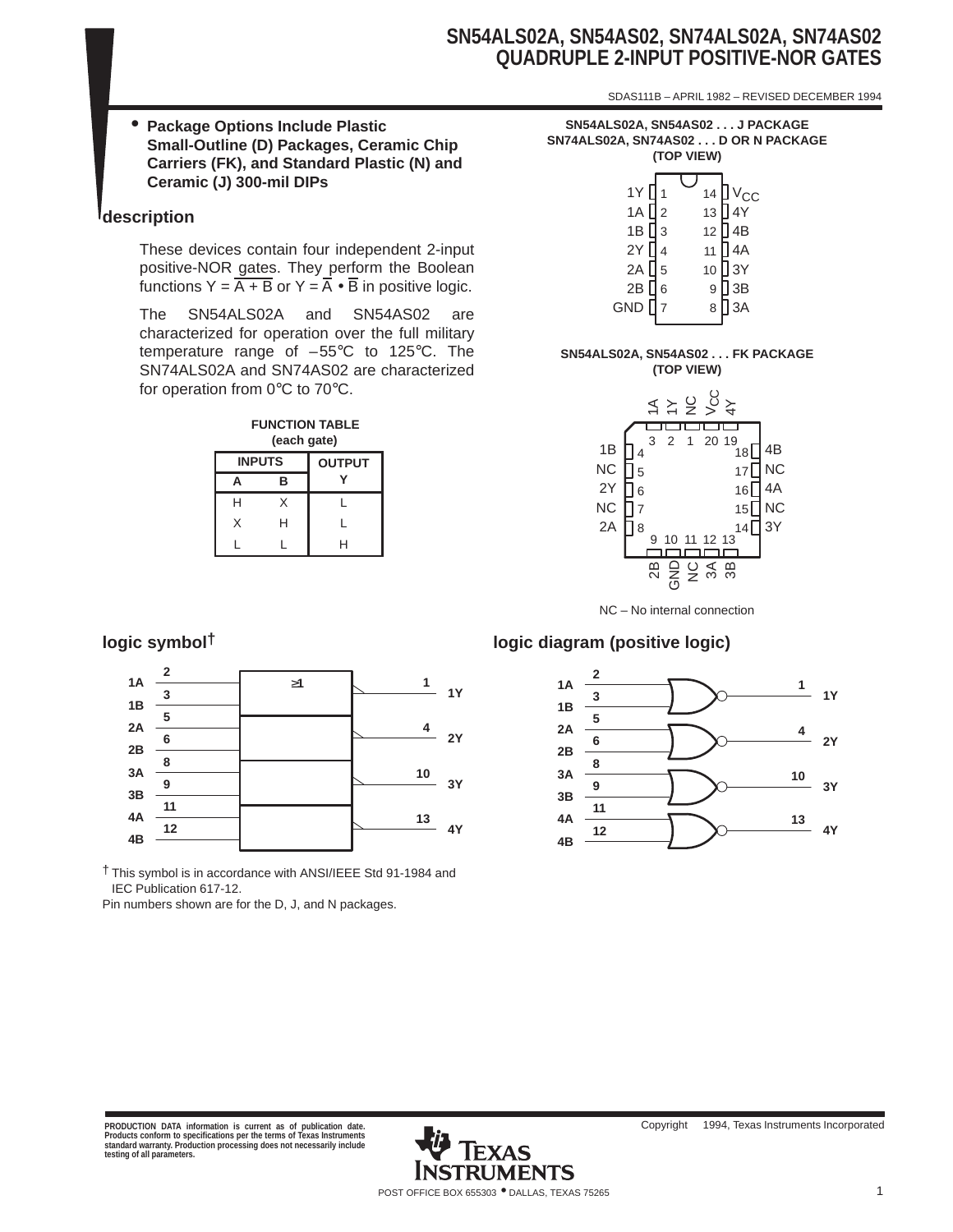SDAS111B – APRIL 1982 – REVISED DECEMBER 1994

## **absolute maximum ratings over operating free-air temperature range (unless otherwise noted)†**

† Stresses beyond those listed under "absolute maximum ratings" may cause permanent damage to the device. These are stress ratings only, and functional operation of the device at these or any other conditions beyond those indicated under "recommended operating conditions" is not implied. Exposure to absolute-maximum-rated conditions for extended periods may affect device reliability.

## **recommended operating conditions**

|                 |                                | SN54ALS02A |            | SN74ALS02A       |            |            | <b>UNIT</b> |             |
|-----------------|--------------------------------|------------|------------|------------------|------------|------------|-------------|-------------|
|                 |                                | <b>MIN</b> | <b>NOM</b> | <b>MAX</b>       | <b>MIN</b> | <b>NOM</b> | <b>MAX</b>  |             |
| V <sub>CC</sub> | Supply voltage                 | 4.5        | 5          | 5.5              | 4.5        | 5          | 5.5         | $\vee$      |
| V <sub>IH</sub> | High-level input voltage       | 2          |            |                  |            |            |             | $\vee$      |
|                 | Low-level input voltage        |            |            | 0.8 <sup>‡</sup> |            |            | 0.8         | $\vee$      |
| $V_{IL}$        |                                |            |            | $0.7$ §          |            |            |             |             |
| <b>IOH</b>      | High-level output current      |            |            | $-0.4$           |            |            | $-0.4$      | mA          |
| <b>IOL</b>      | Low-level output current       |            |            |                  |            |            | 8           | mA          |
| <b>TA</b>       | Operating free-air temperature | $-55$      |            | 125              |            |            | 70          | $^{\circ}C$ |

‡ Applies over temperature range –55°C to 70°C

§ Applies over temperature range 70°C to 125°C

#### **electrical characteristics over recommended operating free-air temperature range (unless otherwise noted)**

| <b>PARAMETER</b> | <b>TEST CONDITIONS</b>     |                         |             | SN54ALS02A |            | SN74ALS02A  | <b>UNIT</b> |            |        |
|------------------|----------------------------|-------------------------|-------------|------------|------------|-------------|-------------|------------|--------|
|                  |                            |                         | <b>MIN</b>  | <b>TYP</b> | <b>MAX</b> | <b>MIN</b>  | <b>TYP</b>  | <b>MAX</b> |        |
| V <sub>IK</sub>  | $V_{\text{CC}} = 4.5 V,$   | $I_1 = -18$ mA          |             |            | $-1.5$     |             |             | $-1.5$     | $\vee$ |
| VOH              | $V_{CC}$ = 4.5 V to 5.5 V, | $I_{OH} = -0.4$ mA      | $V_{CC}$ -2 |            |            | $V_{CC}$ -2 |             |            | $\vee$ |
|                  | $V_{CC}$ = 4.5 V           | $I_{OL} = 4 mA$         |             | 0.25       | 0.4        |             | 0.25        | 0.4        | $\vee$ |
| VOL              |                            | $I_{OL} = 8 \text{ mA}$ |             |            |            |             | 0.35        | 0.5        |        |
|                  | $V_{CC} = 5.5 V,$          | $V_I = 7 V$             |             |            | 0.1        |             |             | 0.1        | mA     |
| ŀıн              | $V_{\text{CC}} = 5.5 V,$   | $V_1 = 2.7 V$           |             |            | 20         |             |             | 20         | μA     |
| IIL.             | $V_{\text{CC}} = 5.5 V,$   | $V_1 = 0.4 V$           |             |            | $-0.1$     |             |             | $-0.1$     | mA     |
| $10^{#}$         | $V_{\text{CC}} = 5.5 V,$   | $V_{\Omega} = 2.25 V$   | $-20$       |            | $-112$     | $-30$       |             | $-112$     | mA     |
| <sup>I</sup> CCH | $V_{\text{CC}} = 5.5 V,$   | $V_1 = 0$               |             | 0.86       | 2.2        |             | 0.86        | 2.2        | mA     |
| <b>CCL</b>       | $V_{\text{CC}} = 5.5 V,$   | $V_1 = 4.5 V$           |             | 2.16       | 4          |             | 2.16        | 4          | mA     |

 $\P$  All typical values are at  $V_{CC} = 5$  V, T<sub>A</sub> = 25°C.

# The output conditions have been chosen to produce a current that closely approximates one half of the true short-circuit output current, I<sub>OS</sub>.

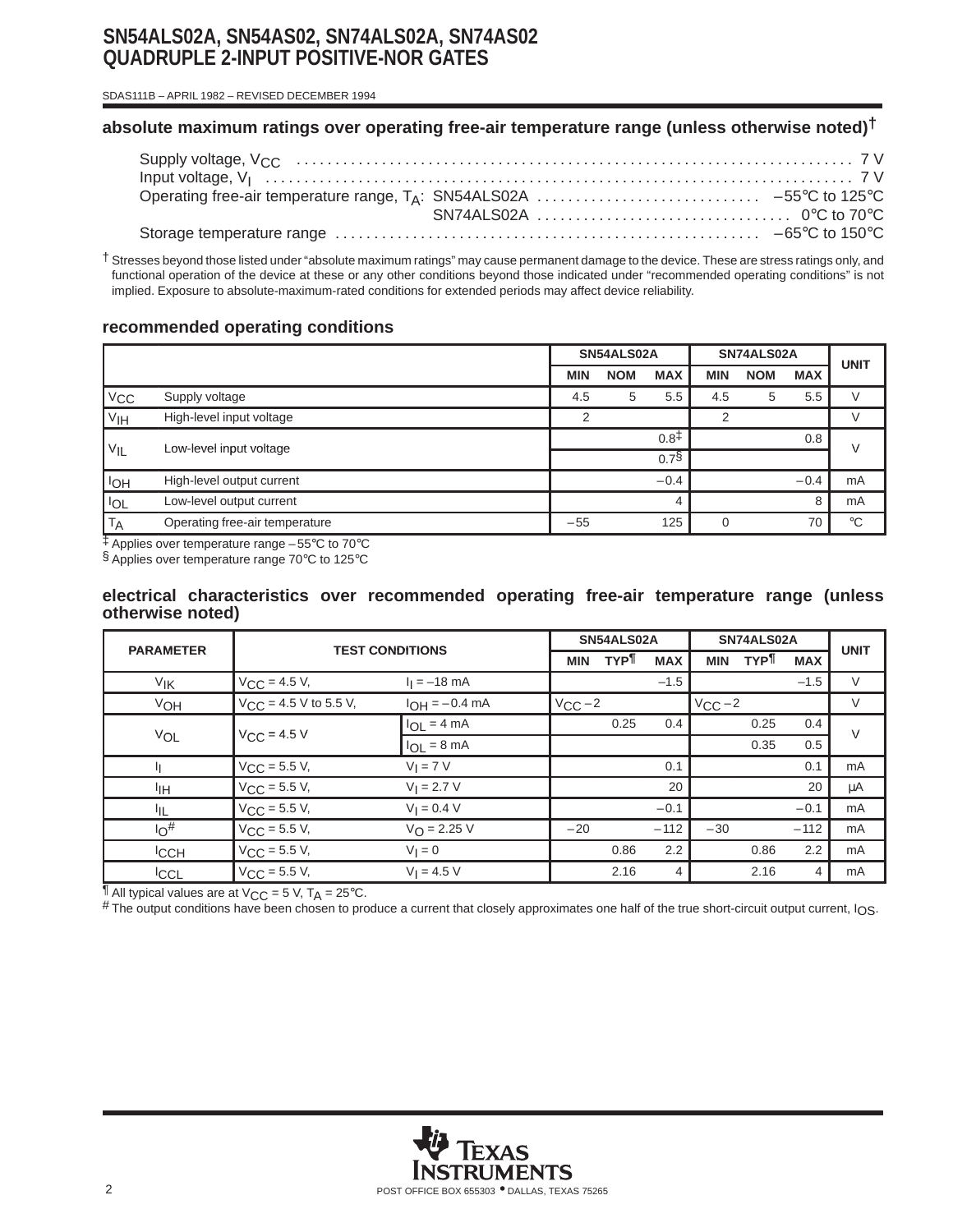SDAS111B – APRIL 1982 – REVISED DECEMBER 1994

# **switching characteristics (see Figure 1)**

| <b>PARAMETER</b> | <b>FROM</b><br>(INPUT) | TO<br>(OUTPUT) | $V_{CC}$ = 4.5 V to 5.5 V,<br>$C_L = 50$ pF,<br>$R_L$ = 500 $\Omega$ ,<br>$T_A$ = MIN to MAXT | <b>UNIT</b> |            |            |    |
|------------------|------------------------|----------------|-----------------------------------------------------------------------------------------------|-------------|------------|------------|----|
|                  |                        |                | SN54ALS02A                                                                                    |             | SN74ALS02A |            |    |
|                  |                        |                | <b>MIN</b>                                                                                    | <b>MAX</b>  | <b>MIN</b> | <b>MAX</b> |    |
| <sup>t</sup> PLH | A or B                 |                |                                                                                               | 16          |            | 12         |    |
| t <sub>PHL</sub> |                        |                |                                                                                               | 11          |            | 10         | ns |

† For conditions shown as MIN or MAX, use the appropriate value specified under recommended operating conditions.

#### **absolute maximum ratings over operating free-air temperature range (unless otherwise noted)‡**

‡ Stresses beyond those listed under "absolute maximum ratings" may cause permanent damage to the device. These are stress ratings only, and functional operation of the device at these or any other conditions beyond those indicated under "recommended operating conditions" is not implied. Exposure to absolute-maximum-rated conditions for extended periods may affect device reliability.

### **recommended operating conditions**

|                 |                                | <b>SN54AS02</b> |            | <b>SN74AS02</b> | <b>UNIT</b> |            |            |             |
|-----------------|--------------------------------|-----------------|------------|-----------------|-------------|------------|------------|-------------|
|                 |                                | <b>MIN</b>      | <b>NOM</b> | <b>MAX</b>      | <b>MIN</b>  | <b>NOM</b> | <b>MAX</b> |             |
| $V_{\rm CC}$    | Supply voltage                 | 4.5             | 5          | 5.5             | 4.5         | 5          | 5.5        |             |
| V <sub>IH</sub> | High-level input voltage       |                 |            |                 |             |            |            |             |
| $V_{IL}$        | Low-level input voltage        |                 |            | 0.8             |             |            | 0.8        |             |
| <b>IOH</b>      | High-level output current      |                 |            | $-2$            |             |            | $-2$       | mA          |
| <b>IOL</b>      | Low-level output current       |                 |            | 20              |             |            | 20         | mA          |
| T <sub>A</sub>  | Operating free-air temperature | $-55$           |            | 125             | ი           |            | 70         | $^{\circ}C$ |

#### **electrical characteristics over recommended operating free-air temperature range (unless otherwise noted)**

|                  | <b>TEST CONDITIONS</b><br><b>PARAMETER</b> |                         |             | <b>SN54AS02</b> |            |             | <b>SN74AS02</b> |            |             |  |
|------------------|--------------------------------------------|-------------------------|-------------|-----------------|------------|-------------|-----------------|------------|-------------|--|
|                  |                                            |                         | <b>MIN</b>  | <b>TYPS</b>     | <b>MAX</b> | <b>MIN</b>  | <b>TYPS</b>     | <b>MAX</b> | <b>UNIT</b> |  |
| V <sub>IK</sub>  | $V_{\text{CC}} = 4.5 V,$                   | $I_1 = -18$ mA          |             |                 | $-1.2$     |             |                 | $-1.2$     | $\vee$      |  |
| VOH              | $V_{CC}$ = 4.5 V to 5.5 V,                 | $I_{OH} = -2 mA$        | $V_{CC}$ -2 |                 |            | $V_{CC}$ -2 |                 |            | V           |  |
| VOL              | $V_{\text{CC}} = 4.5 V,$                   | $I_{OL}$ = 20 mA        |             | 0.35            | 0.5        |             | 0.35            | 0.5        | $\vee$      |  |
|                  | $V_{\text{CC}} = 5.5 V,$                   | $V_I = 7 V$             |             |                 | 0.1        |             |                 | 0.1        | mA          |  |
| ŀщ.              | $V_{\text{CC}} = 5.5 V,$                   | $V_1 = 2.7 V$           |             |                 | 20         |             |                 | 20         | μA          |  |
| III.             | $V_{\text{CC}} = 5.5 V,$                   | $V_1 = 0.4 V$           |             |                 | $-0.5$     |             |                 | $-0.5$     | mA          |  |
| $\overline{10}$  | $V_{\text{CC}} = 5.5 V,$                   | $V_{\text{O}} = 2.25 V$ | $-30$       |                 | $-112$     | $-30$       |                 | $-112$     | mA          |  |
| <sup>I</sup> CCH | $V_{CC}$ = 5.5 V,                          | $V_1 = 0$               |             | 3.7             | 5.9        |             | 3.7             | 5.9        | mA          |  |
| <b>ICCL</b>      | $V_{\text{CC}} = 5.5 V,$                   | $V_1 = 4.5 V$           |             | 12.5            | 20.1       |             | 12.5            | 20.1       | mA          |  |

§ All typical values are at  $V_{CC} = 5$  V,  $T_A = 25$ °C.

The output conditions have been chosen to produce a current that closely approximates one half of the true short-circuit output current,  $I_{OS}$ .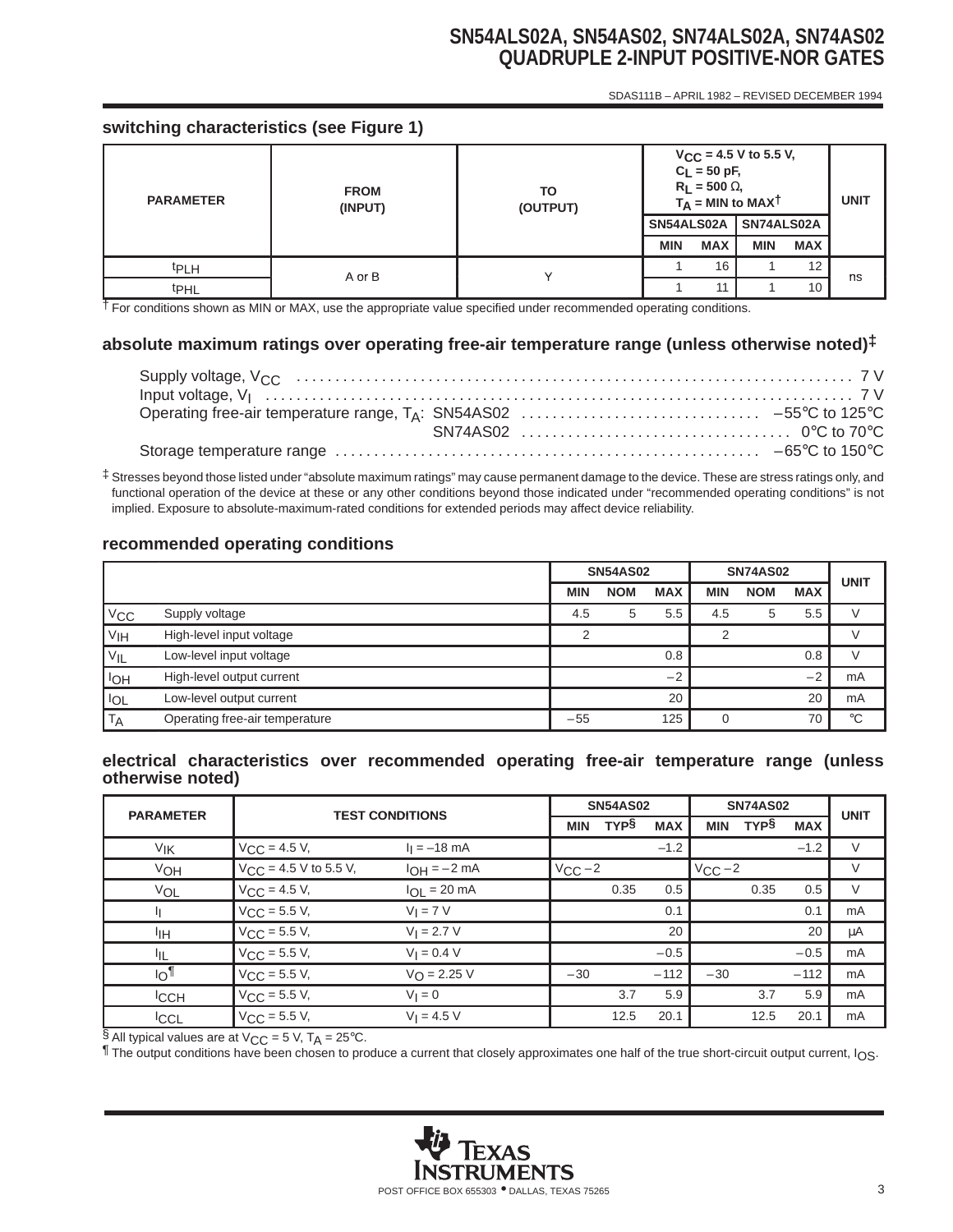SDAS111B – APRIL 1982 – REVISED DECEMBER 1994

## **switching characteristics (see Figure 1)**

| <b>PARAMETER</b> | <b>FROM</b><br>(INPUT) | TO<br>(OUTPUT) | $V_{CC}$ = 4.5 V to 5.5 V,<br>$C_L = 50$ pF,<br>$R_L$ = 500 $\Omega$ ,<br>$T_A$ = MIN to MAXT | <b>UNIT</b> |                 |            |    |
|------------------|------------------------|----------------|-----------------------------------------------------------------------------------------------|-------------|-----------------|------------|----|
|                  |                        |                | <b>SN54AS02</b>                                                                               |             | <b>SN74AS02</b> |            |    |
|                  |                        |                | <b>MIN</b>                                                                                    | <b>MAX</b>  | <b>MIN</b>      | <b>MAX</b> |    |
| <sup>t</sup> PLH | A or B                 |                |                                                                                               | 6           |                 | 4.5        | ns |
| t <sub>PHL</sub> |                        |                |                                                                                               | 5           |                 | 4.5        |    |

† For conditions shown as MIN or MAX, use the appropriate value specified under recommended operating conditions.